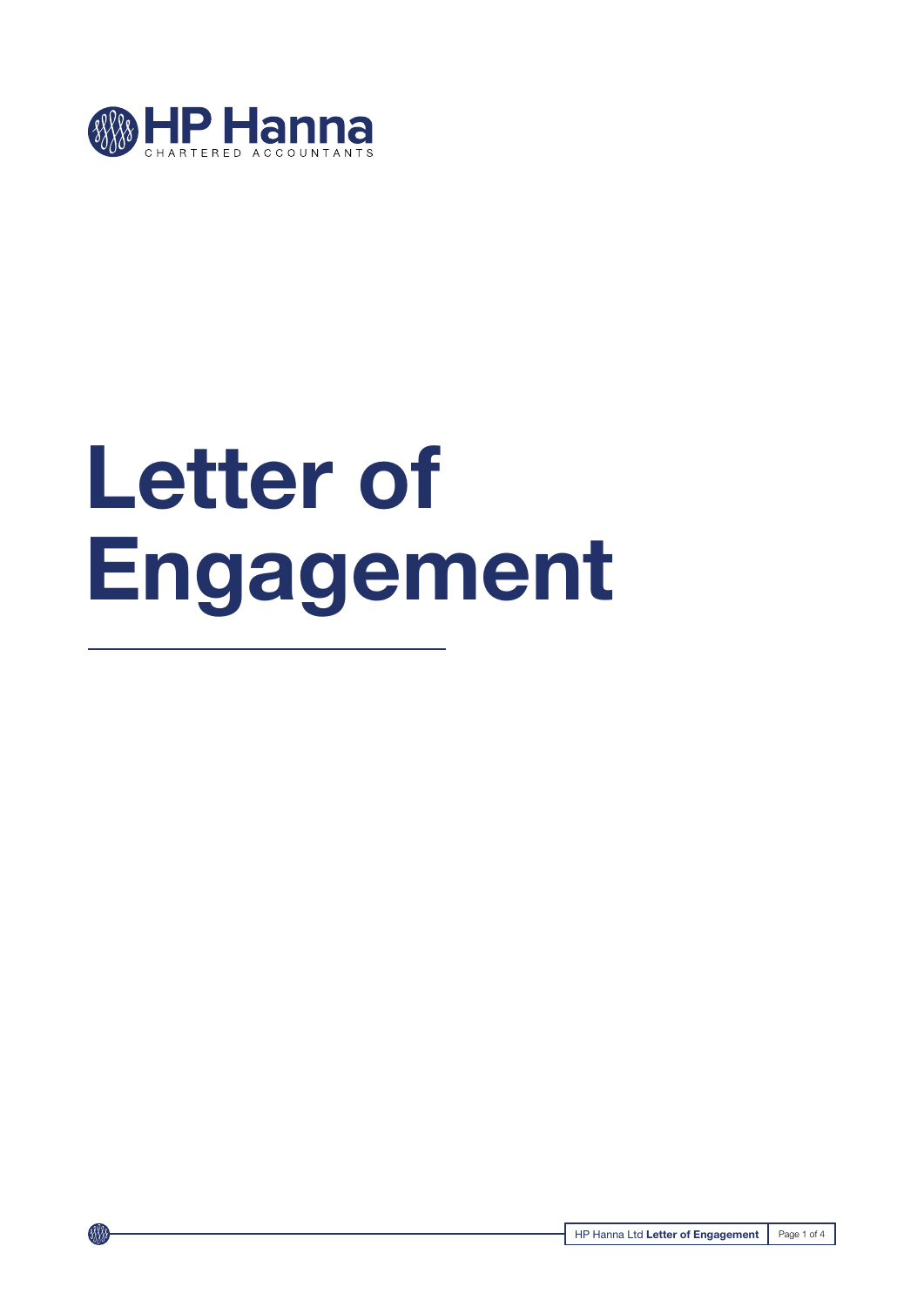

**P:** (03) 379 8790 • **E:** hphanna@hphanna.co.nz

**HP Hanna Ltd** Level 1, 3 Picton Ave Addington, Christchurch 8011 PO Box 9094 Tower Junction, Christchurch 8149

**www.hphanna.co.nz**

# Letter of Engagement

### Tax Compliance and Business Advisory Services

Thank you for instructing us to act as your chartered accountants and business advisers. To ensure that there are no misunderstandings regarding the nature and extent of the services that we will provide to you, this letter together with the attached Service Requirements Checklist, record the entire agreement between us in relation to our engagement.

### Terms of Engagement

On the basis of information and instructions you provide, we will compile any required financial statements for you. This engagement will be performed in accordance with Service Engagement Standard No. 2 Compilation of Financial Information (SES-2) issued by Chartered Accountants Australia + New Zealand. SES-2 specifies that on completion of the engagement we will issue a compilation report and an appropriate disclaimer which will form part of the financial statements.

The financial statements will be prepared in accordance with generally accepted accounting practice in New Zealand and this will be disclosed as part of the financial statements. Any know departures from generally accepted accounting practice will be disclosed within the financial statements and referred to in our compilation report.

In addition, we will carry out other tasks as specified by you on the Service Requirements Checklist. The services to be provided will include all matters ancillary to those services such as, for example, dealing with and responding to queries raised by the Inland Revenue Department. This letter of engagement will apply in respect of your financial year ended 31 March 20\_\_\_\_\_ and for future years unless otherwise agreed.

# Extent of Services

We will not audit, review or carry out any other checks on the accuracy or completeness of the information you provide. It is up to you to give us accurate and complete information to enable us to provide the services described in this letter and we accept no liability for the accuracy or completeness of any information supplied by you in any form. Accordingly, no assurance on any assertions contained in the financial information compiled will be provided.

Our engagement does not include the investigation or discovery of internal control weaknesses, errors, illegal acts or other irregularities, including without limitation, fraud, or non compliance with laws and regulations. However, we will inform you of any such matters which come to our attention during the course of our engagement.

The information you are to supply and any other information that we consider necessary to complete the engagement must be provided in a timely manner in order for the assignment to be completed on a timely basis. You are solely responsible for the information contained in the financial statements and have determined that the accounting policies used are appropriate to meet your needs and for the purpose that the financial statements were prepared.

The financial statements were prepared exclusively for your benefit. We do not accept responsibility to any other person for the contents of the financial statements. If the services to be provided include tax compliance services then the following will apply:

- You may use our office address as the mailing address for assessments and/or correspondence from Inland Revenue. If you do this we will send you copies of any letters received along with recommendations for your reply if necessary.
- If you use our office address as the mailing address for assessments we will check the assessments and let you know the amounts and due dates of tax instalments. You are then responsible for paying the correct tax on time.
- We will advise you about any amounts of tax to be paid and the due dates for payment. If your tax seems to have been overpaid at any time we will make a refund claim on your behalf.
- In the case of tax compliance services our function is limited to providing you with information and advice to aid you in making decisions about your tax. However, the ultimate responsibility for making those decisions remains with you.
- You are responsible for what appears in your tax returns. This means you must ensure that the information you give us is accurate and complete.
- If you choose to use your own address as the mailing address for assessments and/or correspondence from Inland Revenue we recommend that you provide us immediately with copies of any correspondence you receive from Inland Revenue. This is because there may be a deadline for reply that you are unaware of.
- You are ultimately responsible for paying any Inland Revenue Department penalties arising from late payments, errors, wrong estimates or any other reason. However, if any penalties are incurred directly due to our error or omission, then we are responsible for such penalties.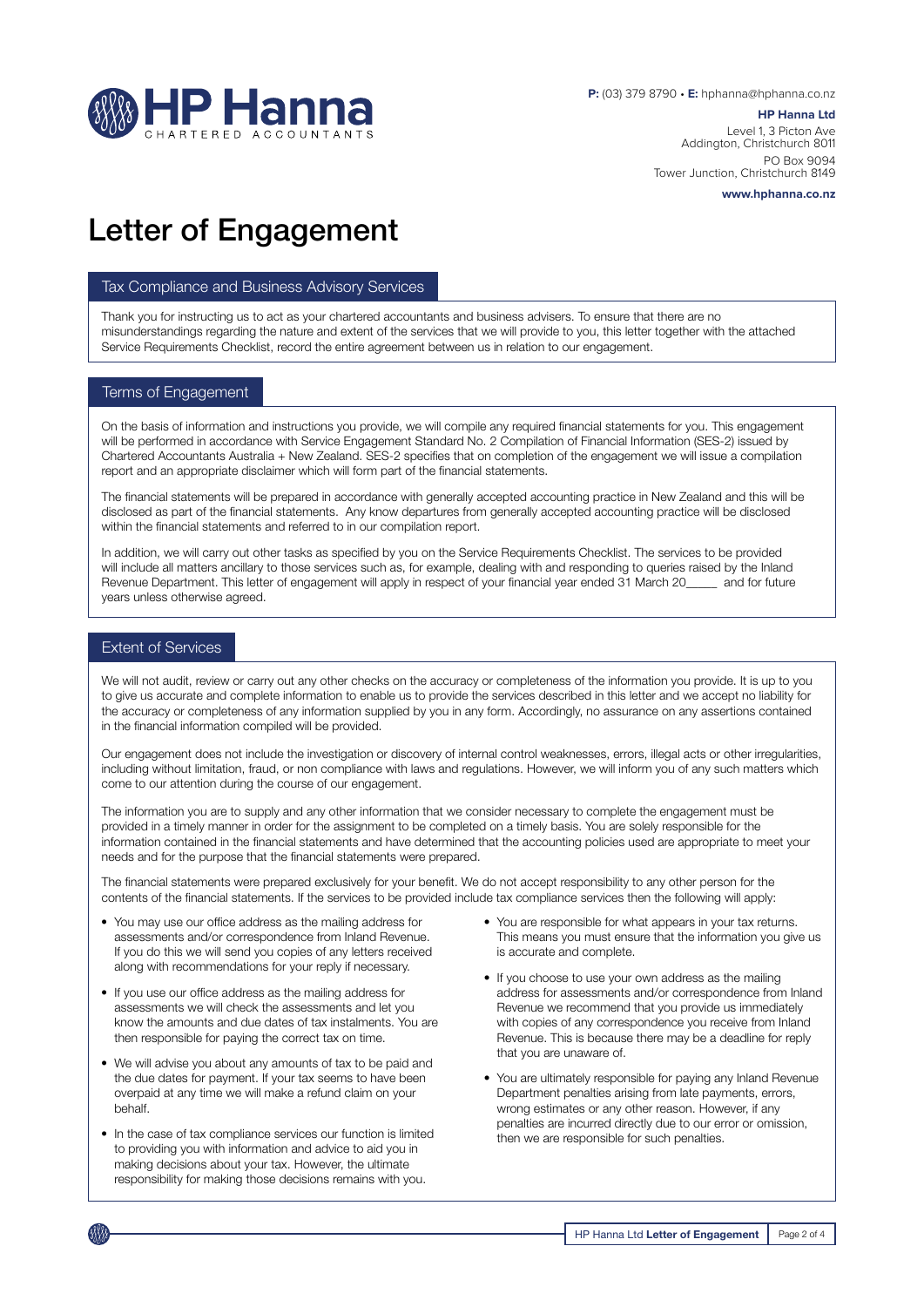### Independence

Independence is not required for a compilation engagement. If we are aware that we are not independent of the entity for which we are preparing financial statements, this fact will be stated in our compilation report. However, we will not conduct a comprehensive review to determine whether we are or are not independent of the entity.

#### Use and Distribution of the Financial Information

We understand that the intended use and distribution of the financial information we will compile is for the special purpose management reporting and of calculating income tax. If this should change in any material respect, you will inform us immediately.

You may make copies of any reports for your own internal use or for providing to a third party. However, we accept no duty or responsibility to any party other than yourself who may seek to rely on our reports and furthermore you indemnify us against any claim by such other party in respect of the reports.

#### Information and Disclosure

All assignments will be conducted in accordance with the professional standards, rules and ethical requirements of Chartered Accountants Australia + New Zealand. Information we obtain in the course of this engagement is subject to confidentiality requirements, in addition to our obligations under the Privacy Act 1993. We will not disclose that information to other parties without your express consent, except as required by law or professional obligations. In order for us to perform your assignments efficiently we require authority to liaise with both the Inland Revenue Department and other financial institutions that you are connected to. An Authority to Disclose and Receive Information form for each entity and individual is attached to this letter which we need signed and returned to us.

However, as members of the Chartered Accountants Australia and New Zealand, we are subject to, and bound by, the disciplinary procedures and rules of the Institute, and our work and files are subject to the practice review rules of the Institute under which compliance with professional standards by members is monitored.

These procedures and rules require us to disclose to the Institute, its reviewers, and/or its disciplinary bodies, our files and work papers including client information. By allowing us to undertake this engagement (whether or not you sign this letter) you acknowledge that, if requested, our files relating to this engagement will be made available to the Institute, its reviewers, and/or disciplinary bodies.

We assure you that the same ethical standards regarding confidentiality that we adhere to apply equally to the Institute's reviewers.

#### Disclaimer

We will compile the financial information based on information provided to us which has not been subject to an audit or review engagement. Accordingly, neither we nor any of our employees accept any responsibility for the reliability, accuracy or completeness of the compiled financial information, nor do we accept any liability of any kind whatsoever, including liability by reason of negligence, to any person for losses incurred as a result of placing reliance on the compiled financial information.

# Fees and Payment

Unless otherwise agreed with you in writing our fees are calculated on the basis of the time spent on the assignment by our team and on the levels of skill and responsibility involved. If required by you we will provide you with either an estimate, or firm quotation, of the fees involved prior to commencing an assignment. Our invoices will generally be issued on a monthly basis and all invoices will be due for payment on the 20th of the month following invoice date. Fees may also be paid by monthly fee payment (as agreed).

In the event where your overdue account is referred to a collection agency and/or law firm, you will be liable for all costs which would be incurred as if the debt is collected in full, including commission on collection of the additional costs and also including legal demand costs. You should be aware that, like all other providers of services, we are entitled to retain possession of your records that have been used in relation to this engagement until outstanding fees are settled.

H P Hanna Ltd receives a small discount and/or fee payment for administrative costs from XERO (for clients who subscribe via H P Hanna Ltd) and Accountancy Insurance (for clients who accept the annual Audit Insurance policy)

# Authorisation

So that we comply with the Privacy Act 1993, the Tax Administration Act 1984 (to the extent that it applies) and any other law relating to privacy while providing services to you, you agree to complete and execute the Authority to Disclose and Receive Information forms attached to this letter. We may ask you for other authorisations if necessary.